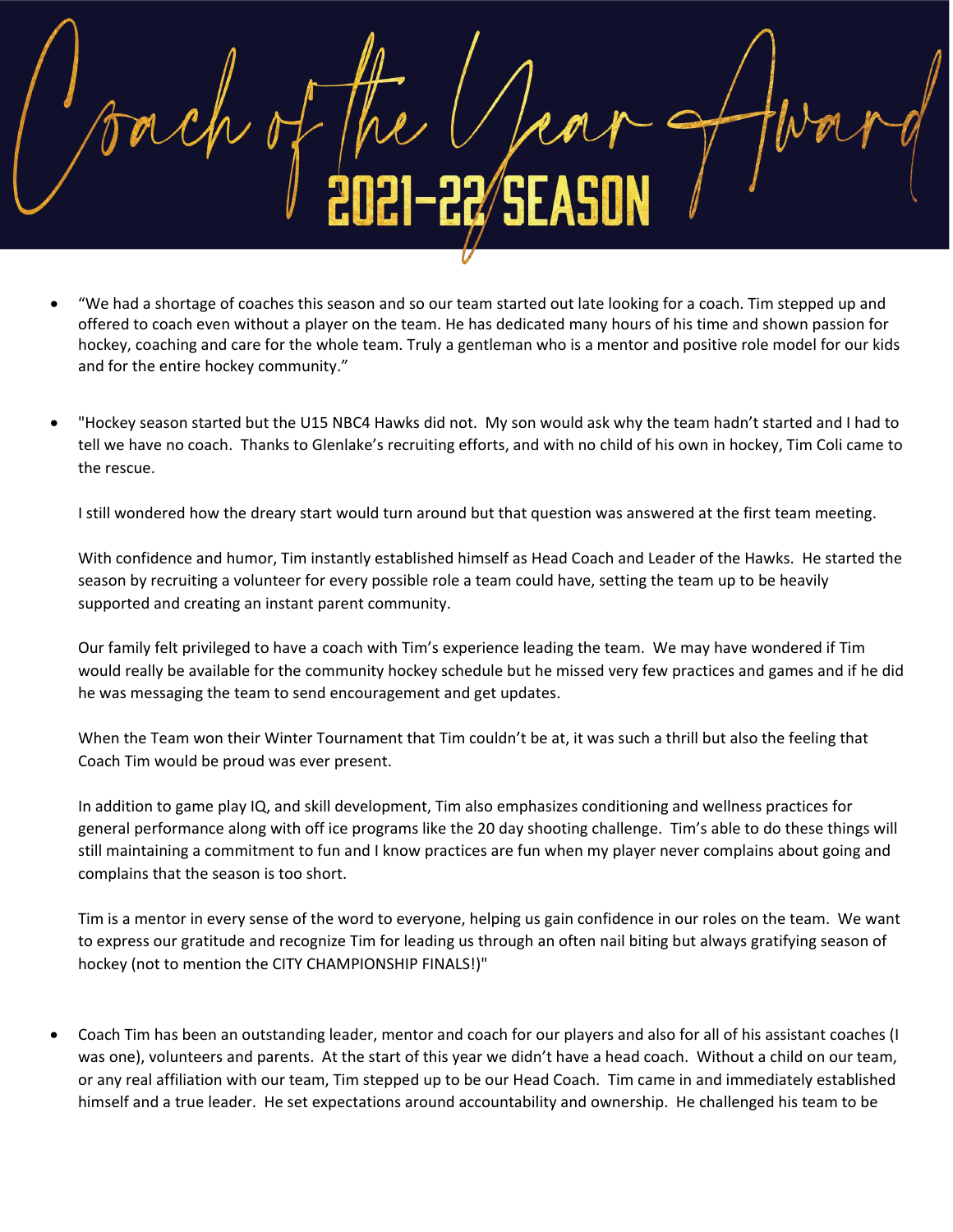the best they could be on and off the ice. He instilled in our team an environment of responsibility, team work, sacrifice...all while having fun and being a team player. Tim did an outstanding job of ensuring every player felt valued and knew their role and contribution to the team. He found a way to connect with every player and volunteer to get the best from everyone. He built a confident, proud team of young men and women and ensured they all knew they were learning, not only hockey skills, but life skills. Tim stressed the importance of a healthy lifestyle (rest, exercise, eating well, doing homework, etc.). Today our team won the City Championship. While my nomination is not based on that outcome it was a great way to end the year and would not been achieved with Coach Tim's approach and dedication. The best coach I have every worked with.

- We had an interesting start to our season. With no head coach for our team, we could not have any scheduled ice time. It looked like our season was never going to get started until an outside person, Tim Coli stepped forward to coach our team. He does not have a player on the team, but he has made our team a priority and when he can not make a game, he is following us on TeamSnap and encouraging the players along the way. He has prepared practices that are relevant and a tremendous help to the development of our players. He also stresses off ice preparations as well; eating and sleeping well, additional stretches and strengthening exercises, 20 day shooting challenge. It is easy to nominate a coach when your team is doing really well and even won the City Championships, however, Tim is a calming influence when the going gets tough, is encouraging, supportive and treats every member of our team with the upmost respect. This year, our team has really come together as a team, and that really due to the leadership that Tim has provided. He has made every player feel that they are an important part of the team and are contributing. As a parent, Tim has always been there to answer any questions or provide support. We are so grateful that Tim stepped up to coach our team and made hockey so enjoyable that there is no doubt my player will be returning next year.
- Coach Tim offered his time and expertise to a group that desperately needed a Head Coach, even though he doesn't have any children to formal connection to any of the kids on the team. His years of coaching experience shined through in not only the skill development on the ice, but the life lessons on determination, sacrifice and teamwork. The team grew in skill and confidence throughout the year, emerging to form a tightknit group, winning the Springbank Tournament and eventually going undefeated in the playoffs and capturing the City Championship. His coaching methods truly gave these kids everything they need, and they're all better for it. I can speak for my son especially that Coach Tim has provided him all the confidence and inspiration to take his hockey to the next level. Thanks Coach!
- Tim volunteered to coach this team, not having any prior connection with our kids. He immediately set the tone, one of hard work, respect and accountability. Tim guided our kids through practices, enticed them to take more shots, set a 100 shots a day for 20 days challenge and encouraged them to make small sacrifices to push them toward success.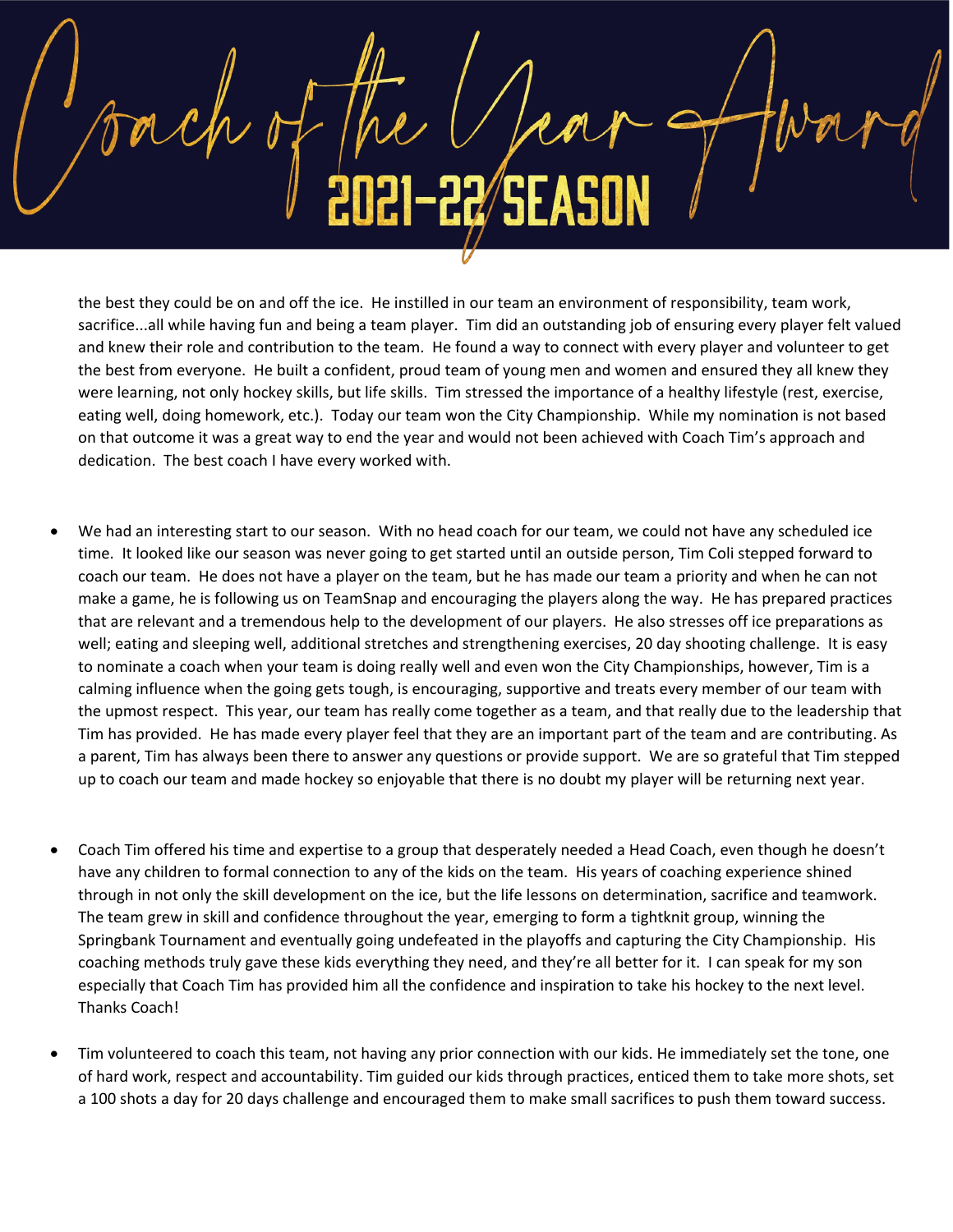When he couldn't attend a game, he provided words of encouragement by email, always showing kindness and positivity. Tim exemplifies dedication to the role of coach, and I'm grateful my child had the opportunity to grow his hockey experience with Tim. (P.S. they won the city championship for their division!)

- U15 Glenlake NBC 4 started the season without a head coach so we missed our first few practices. We had a team parent meeting to find some solutions. Tim, a Glenlake parent and coach of another team, stepped up for us. With his lead our players developed their skills and his weekly emails empowered not only as players but also as individuals. His way of connecting with the players was vital in the team success. Glenlake U15 NBC 4 went undefeated in the City Championship!
- Tim was assigned to our team as at the start of the year we had no head coach. Tim did not have a child on the team, that did not impact the influence he had on our players. He stated that if the players don't want to come to practice then he as a coach was doing something wrong. I can say my son never once complained about going to hockey, in fact his enthusiasm far exceeded any year to date. The improvement as a team is evident in the truly inspiring finish to our year. The players loved playing for Coach Tim. Just a great person and a great coach. Very deserved of the Calgary Coach of the year!
- My son says: Tim was a great coach because he doesn't have a kid on the team but still did so much to help our team and our players to get better this year. He helped me a as a goalie, a lot more than other coaches because his daughter is a goalie and he taught me the same drills. He was great talking to us in the dressing room and always got us ready with stretches and reminding us to do the things we practiced in the game. He made practices fun and the hard parts not so hard. He taught us about determination and sacrifice for our team. From my side, as an assistant coach and parent I can't thank Tim enough for this year. I learned so much about creating an environment that inspires players to want to do their best and have fun because they are working so hard for each other. I don't think I've ever seen so many smiles on the ice, even when we told them hey, there's no smiling in hockey! Tim left his original coaching assignment, with an upper-tier U18 team, to fill a need and coach a team on the opposite end of the skill spectrum, U15 NBC4. A few of us dads were willing to help out but didn't have any head coaching experience. For many of the players this was not only their first year in U15, but it was their first year in community hockey having reached the end of House League. Tim stepped up and made a huge commitment to their development. He always came prepared with a practice plan that helped build fundamental skills and hockey sense, leading up to learning about forecheck systems and how to adapt strategies during a game. Tim quickly earned the respect of the team by being kind, consistent and focused. He taught the kids about the value of hard work and preparing for every game the same way and the right way, both on and off the ice, including good choices around sleep, diet, and physical preparation for the good of the team. We got off to an average start and had a few tough games with a bench